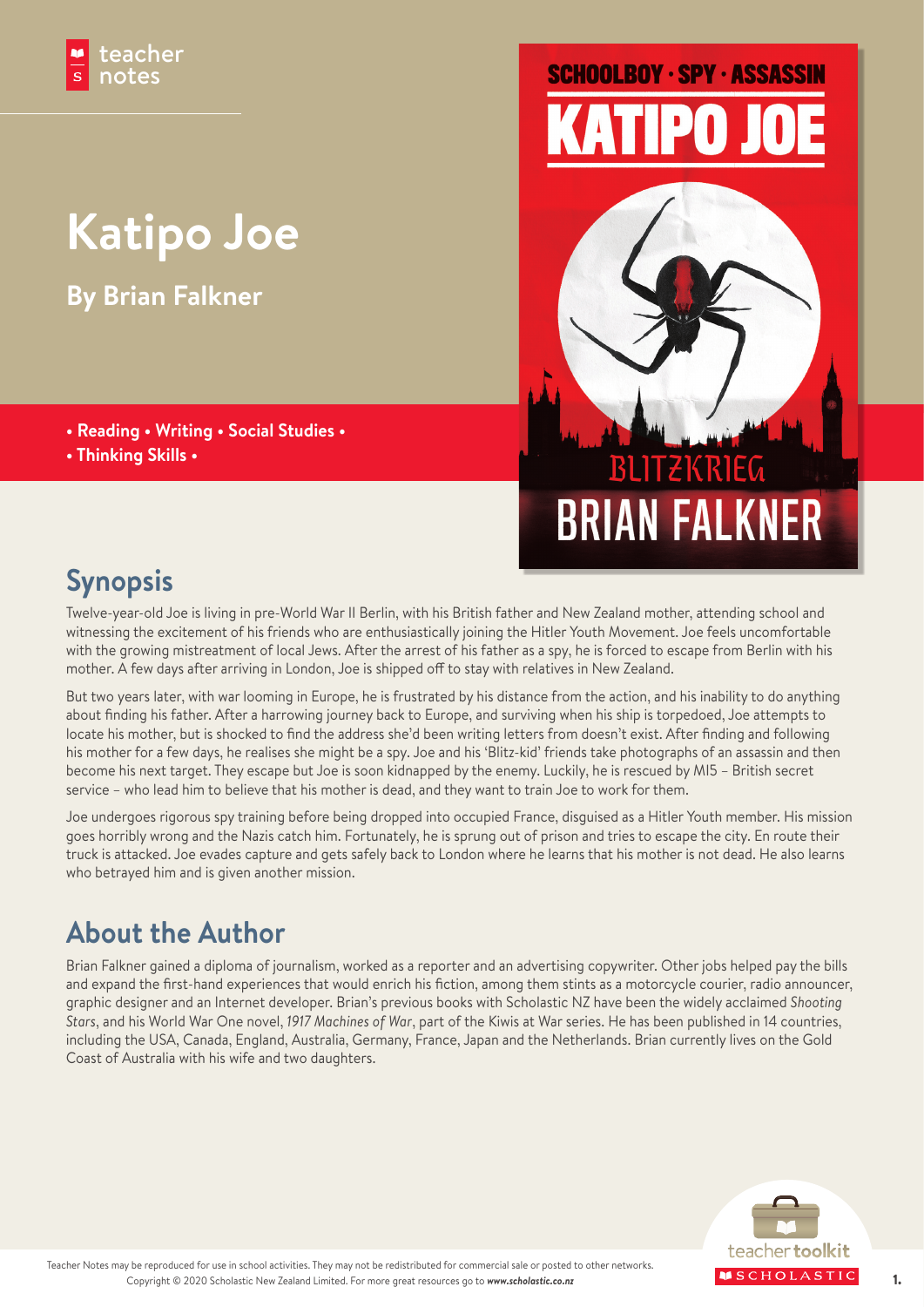## **Writing Style**

An intriguing, thought-provoking, coming-of-age novel from award-winning author Brian Falkner. *Katipo Joe* touches on themes of survival, personal responsibility and war, in a unique and gripping adventure story. The book is divided into three parts and settings: Book One, in Berlin living with his diplomatic parents until the Gestapo capture his father and then come for Joe's mother. Book Two, in London where Joe finds his mother but suspects she is a Nazi spy and decides to follow her to see what she is up to until he is drawn into the spy ring. And Book Three, in Paris, where he is involved in a mission that is sabotaged. There's also the historical setting of WWII from the perspective of the Germans in the Berlin section and the Allies from the London section onwards.

The story is told from the main character Joe's point of view, first in Germany aged 12, then in London and Paris aged 14. At the beginning of each chapter, Joe's diary entries foreshadow events that will follow. Flashbacks are also used to give backstory to events that are about to happen. Written in the third person point of view in past tense for Book One, then in present tense for Books Two and Three, the author uses several suspense techniques to keep the reader hooked throughout the book such as raising questions, hooks, and cliff hangers. He also foreshadows clues and skills early so that it is believable when revealed later in the story.

The main character's feelings of shame and guilt are revealed in the diary entries in a way that raises questions for the reader. Through the course of the story, Joe goes from being an innocent 12-year-old who thinks 'concentration camps' sound like fun places, to learning they're death camps where millions of people have been killed. He must grow up quickly, learning skills that will help him evade the enemy, including how to kill someone. The characters in the novel are fictional but the historical backdrop of WWII is very real. *Katipo Joe* has been written for ages 12+.

## **Shared Learning and Discussion Points**

The novel has been divided up into three parts as follows: Book One pp.12–115; Book Two pp.116–220; Book Three pp.222–401.

During the shared sessions, encourage students to ask questions to clarify their understanding of characters and events. Have them make predictions and inferences and relate events to their own experiences. Also encourage students to identify themes and explain how they are developed in the novel. Read the passages aloud with students reading along in their own copy, or reading by themselves.

#### **ASK YOUR STUDENTS:**

Look at the cover and read the blurb.

- When and where is this story set? How can you tell?
- Who is the main character in the story?
- What do you think this story might be about? Why do you think that?

#### **Comprehension questions for pages 12–115**

- Read the definition of Katipo. How do you think this might relate to the main character? P.12
- What does he mean by 'there is a wolf among the sheep'? p.17
- What is the importance of what he has seen in the ocean? Pp.16–17 Predict what will happen next.
- What is a 'safe house' in this story? P.29
- Who do you think is coming to their town and what does Joe think about it? Pp.31-32
- Why do you think Joe goes along with the name-calling and plans to smash the baker's window? And why does he have a change of heart later? Pp.44-58
- At the beginning of chapter four there is a passage about castor oil given as a punishment to children. What do you think this is foreshadowing? Pp. 59, 66
- What underlying themes do you think might feature in this story?
- What do you already know about World War II?
- What did the German people think of Hitler prior to WWII? In what way does that differ to how we see him now?
- Why do you think Joe's father has been arrested and how does this affect his family?
- What clues does the author give that imply Joe's mother is a spy? Pp.69-72
- Why do the boys think concentration camps aren't too bad? What were they really like? P.79
- How do Joe and his mother escape the house undetected? pp.84-85
- What tips does Joe's mother give Joe to avoid detection and defend himself? Pp.95-96
- How is the author foreshadowing and raising questions in each chapter?

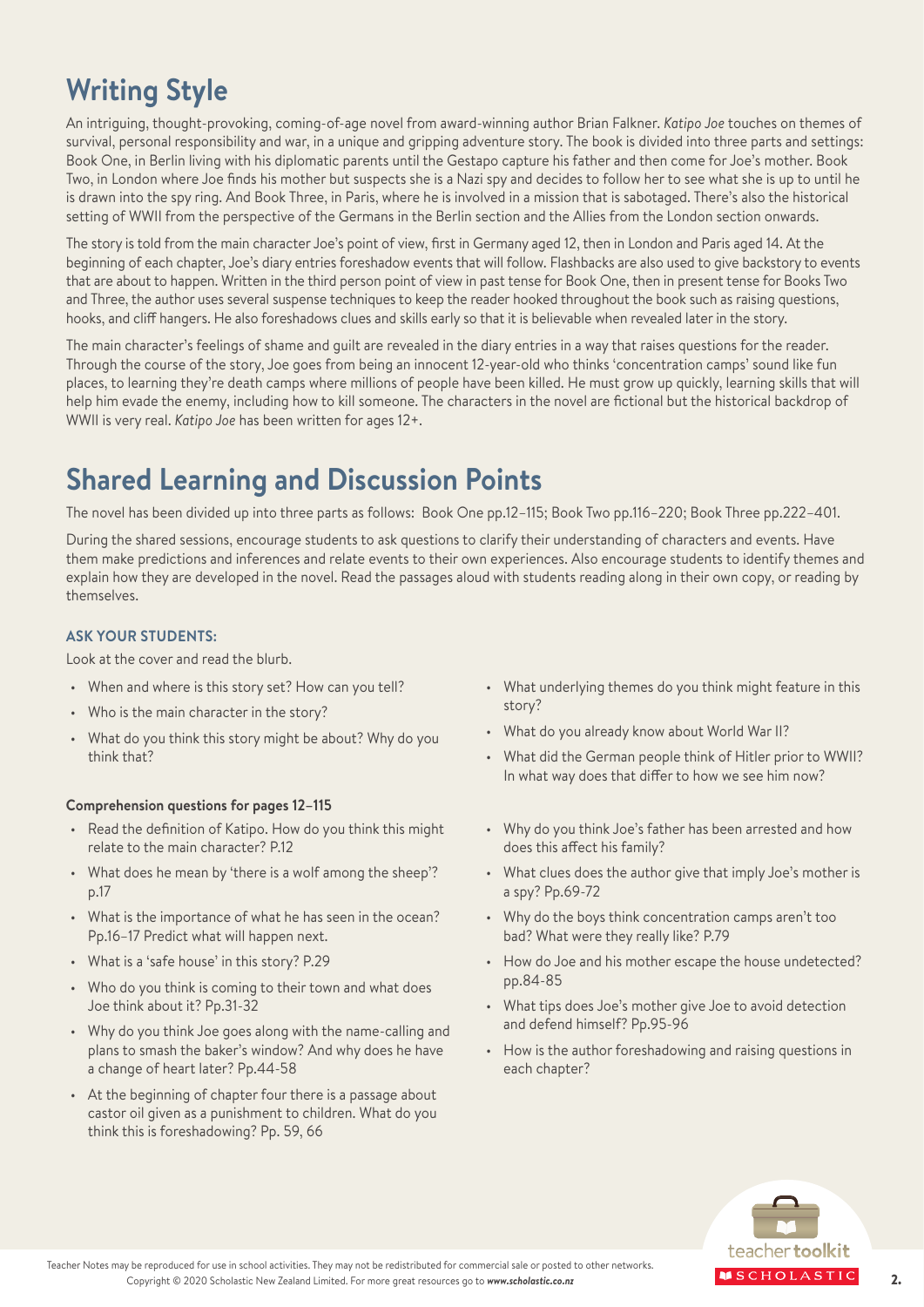#### **Comprehension questions for pages 116–220**

- Why do you think the author changes from telling the story in past tense in Book One to present tense in Book Two?
- How does Joe get to London in 1941 and how old is he?
- How has the author hooked us in on page 123?
- Predict what happens in Chapter 10 after reading the U.K. Ministry of Home Security instructions.
- Who does Joe see (p.137) that makes his hands shake and heart race? Why do you think he has reacted like this?
- Why do you think Joe follows his mother and does not reveal himself? P.145
- What is Operation Onion and what is their mission? Who is involved? Pp. 170–171
- Why do you think Joe always leaves Grable behind each day? P.171

#### **Comprehension pp.222– 401**

- What does Tar tell Joe that confirms his worst fears? Do you think he is telling the truth? P.235
- What skills does Joe learn at the camp? Pp.253-254
- What has Joe deduced he'll be doing as a spy and undercover as what? P.254
- What, Where and When is Joe's mission? P.276
- Why does Joe say his Aunt dances better with prosthetics when he doesn't even have an aunt? P.287
- What do you think has happened to Rosie? Why has she locked them out? Pp.293–294
- What does Joe realise about the mission when his target doesn't turn up? Pp.336-337
- Why does Joe kill his old friend Klaus, and how does it make him feel about himself? Can you imagine any circumstance where you would kill your best friend? What could cause you to do such a thing? P.342
- What spy techniques does Joe suggest to his team to avoid detection by his mother? Pp.177–178
- How does the author tease out the tension on pages 191–192?
- Predict who the man with the gun works for and what his intentions are. P.194
- Who saves the children and how does he do it? Pp.198–200
- What does the author mean when he comments 'normal social barriers are breaking down'? p.204
- What does Joe experience after the mission? What are his symptoms? P.206
- How has Joe's attitude to war changed? Give an example from the text. P.218
- How does Joe know that Albert has not been tortured? P.351
- What device has the author used at the end of Chapter 27 to keep you reading?
- What clue does the author give as to who has come to Joe's rescue? P.364
- What helps Joe find the rendezvous? P.386
- What does Flannery mean when he says, "The enemy of mine enemy and all that"? P.394
- If you had been in Joe's position would you want to go on another mission? P.399
- How has Joe's character changed from when he was a 12-year-old in Berlin to the boy he is at the end of the book?

### **Activities**

#### **ACTIVITY 1: CHARACTER POV**

Discuss as a class the devices the author has used when presenting characters in the story. Choose a character from the story and tell a scene they feature in from their point of view. Afterwards analyse changes in style with a partner.

#### **ACTIVITY 2: JUDGE AND JURY**

Imagine one of the characters is prosecuted. Working in groups – the judge, the jury, the prosecution and the defence – analyse the characters in certain circumstances. Then discuss issues related to how society was in WWII versus how it is in the present day.

#### **ACTIVITY 3: REPORTERS ON THE JOB**

In pairs, students take on the roles of Reporter and Character (they can pick any character in the story). The Reporter prepares 5-10 questions about an incident in the story (making sure they use open-ended questions). The Character rereads the incident and answers the questions, remembering their character's background but also being imaginative and open-minded.

Afterwards the reporters write an article about the incident (with the help of the characters). They need first to write a headline, a by-line and a leading sentence. Then they write the body of the article, using a quote from the interview, and writing a summary at the end.